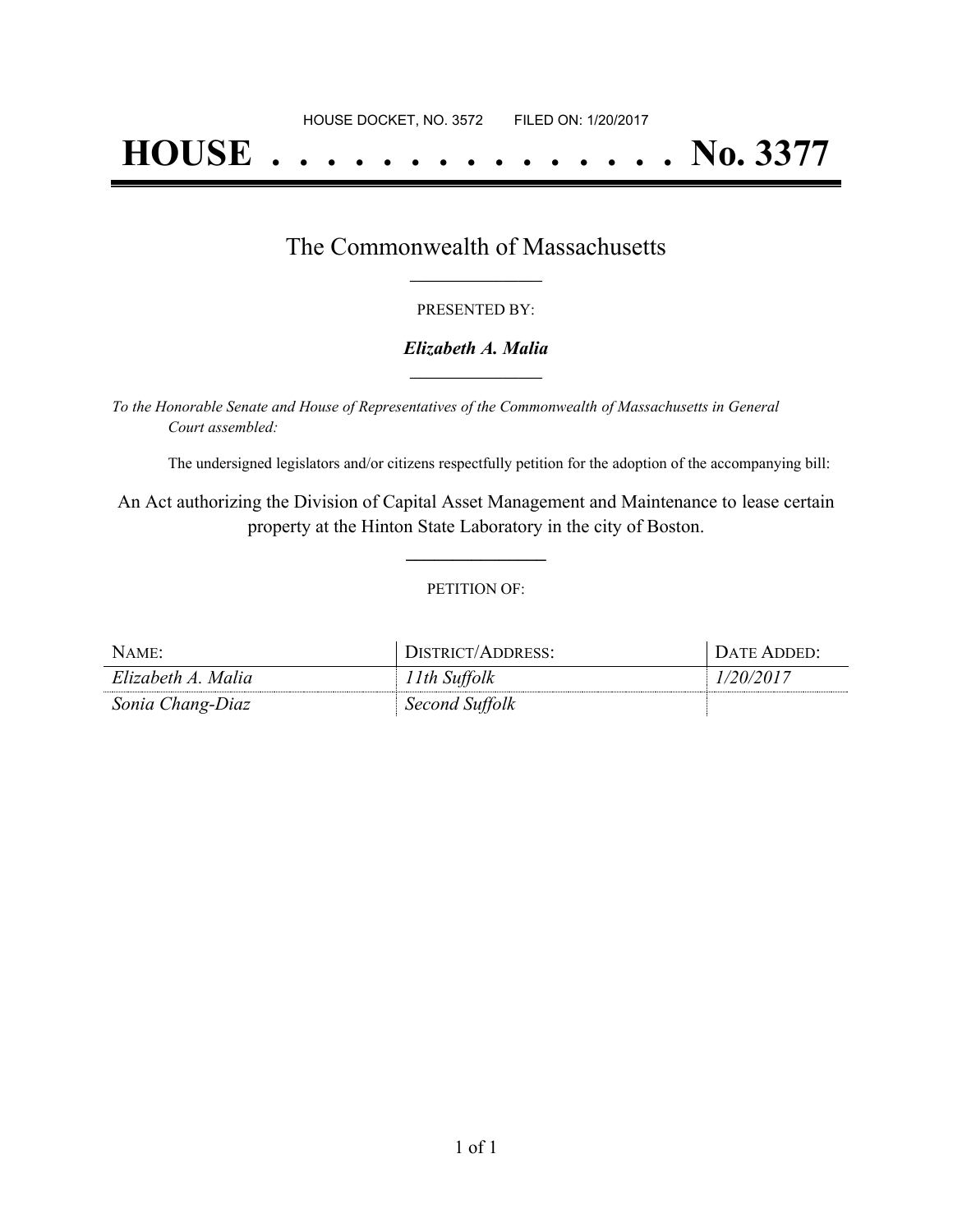## **HOUSE . . . . . . . . . . . . . . . No. 3377**

By Ms. Malia of Boston, a petition (accompanied by bill, House, No. 3377) of Elizabeth A. Malia and Sonia Chang-Diaz for legislation to authorize the commissioner of Capital Asset Management and Maintenance to lease certain property at the Hinton State Laboratory in the city of Boston. State Administration and Regulatory Oversight.

## The Commonwealth of Massachusetts

**In the One Hundred and Ninetieth General Court (2017-2018) \_\_\_\_\_\_\_\_\_\_\_\_\_\_\_**

**\_\_\_\_\_\_\_\_\_\_\_\_\_\_\_**

An Act authorizing the Division of Capital Asset Management and Maintenance to lease certain property at the Hinton State Laboratory in the city of Boston.

Be it enacted by the Senate and House of Representatives in General Court assembled, and by the authority *of the same, as follows:*

 SECTION 1. Notwithstanding sections 32 to 37, inclusive, of chapter 7C of the General Laws or any other general or special law to the contrary, the commissioner of capital asset management and maintenance, may lease for a term not to exceed 30 years, which may be renewed and extended at the discretion of the commissioner for 2 additional consecutive terms not to exceed 30-years each in accordance with the original terms and conditions or terms and conditions more favorable to the commonwealth, a certain parcel of state-owned land at the Hinton State Laboratory in the city of Boston to the Asticou-Martinwood-South Street Neighborhood Association. The property shall be used solely to support an existing community garden, including, but not limited to, plant and vegetation growth, tending, and harvesting, provided that gardeners shall not sell any products from the community garden.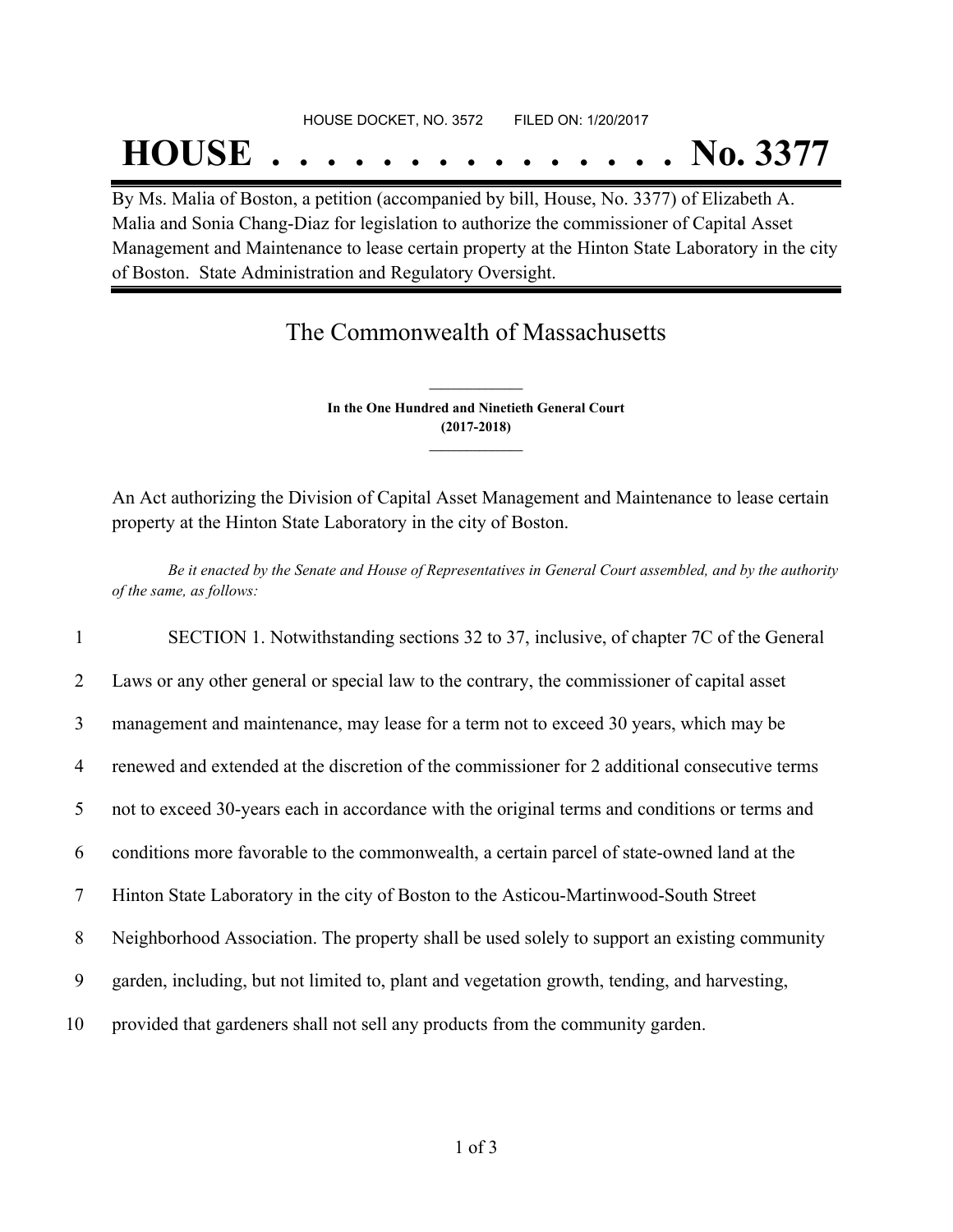SECTION 2. The parcel has been used as a community garden by the Asticou- Martinwood-South Street Neighborhood Association and participating state employees for 29 years. The parcel is located at 301 South Street, embedded in what is currently a portion of the State Lab parking lot, adjacent to the Tower Building on the property. The lease does not include any space inside of any of the buildings located on the property. The exact location and boundaries of the parcel to be leased shall be determined by the commissioner based upon a survey.

 SECTION 3. The parcel described in section 2 shall be leased for \$1 per lease term. The lease shall provide lessee to unfettered access to the hose and water apparatus on the property during the growing season between May 1 and October 1 of each year, provided that lessee's lease payments include compensation for the utilities consumed by lessee during such period.

 SECTION 4. No lease agreement entered into under section 1, by or on behalf of the commonwealth, shall be valid unless the agreement provides that the parcel shall be used solely for activities directly related to the purposes described in section 1 and providing for termination of the lease if for any reason the parcel ceases to be used for the purposes described in section 1. If the lease is terminated, the parcel shall revert to the commonwealth, under the care, custody and control of the division of capital asset management and maintenance.

 SECTION 5. Any lease agreement entered into under section 1 shall require that the lessee maintain the health and aesthetics of the parcel. The lease or other agreement authorized by this act shall be on terms and conditions acceptable to the commissioner; provided, however, that such lease or other agreement shall provide, without limitation, that (a) the lessee shall be responsible for the acts, omissions, and negligence of lessee and lessee's representatives,

of 3